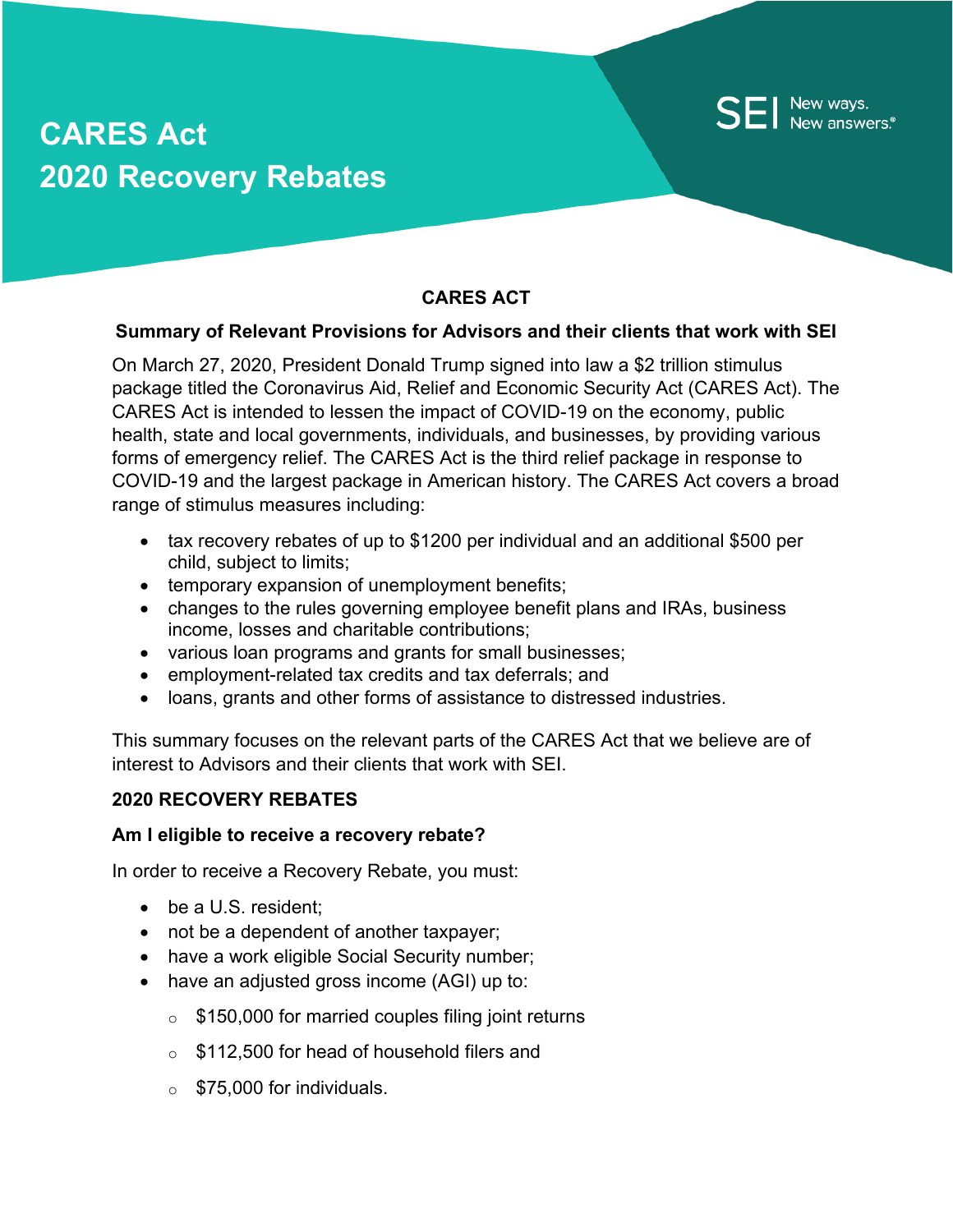You will receive a **reduced** Recovery Rebate if your AGI is between:

- \$150,000 and \$198,000 for married filing jointly;
- \$112,500 and \$136,500 for head of household; and
- \$75,000 and \$99,000 for single or married filing separately.

For filers with income above those amounts, the payment amount is reduced by \$5 for each \$100 above the \$75,000/\$112,500/\$150,000 thresholds.

Single filers with AGI exceeding \$99,000, head of household filers with AGI exceeding \$136,500 and joint filers with no children with AGI exceeding \$198,000 are not eligible and will not receive payments.

# **I have not filed my tax return for 2019. Will I still receive a Recovery Rebate?**

If you have not filed income tax returns for 2019, the IRS will use your 2018 income tax filings to determine your eligibility for a Recovery Rebate.

## **I have not filed my tax return for 2018 or 2019. Can I still receive a Recovery Rebate?**

Yes. Recovery Rebates will be available throughout the rest of 2020. The IRS is encouraging persons who are required to file returns but who have not yet filed for 2018 or 2019 to file as soon as they can to receive a payment. You may want to consult a tax professional to determine the best plan of action for filing or deferring income taxes.

# **How much are Recover Rebates?**

Recovery Rebates will be up to \$1,200 for individuals and \$2,400 for married couples and up to \$500 for each qualifying child (generally, a child under age 17).

# **When will my Recovery Rebate arrive?**

The IRS will begin sending payments in the coming weeks:

- Payments will be sent automatically for most individuals.
- Payments will also be sent automatically for Social Security recipients who are not typically required to file tax returns.
- Certain individuals will need to submit a simple tax return to receive a Recovery Rebate if they do not typically file tax returns.

# **Where will the IRS send my Recovery Rebate?**

- For most individuals, Recovery Rebates will be sent via direct deposit into the bank account reflected on the filers 2019 or 2018 return.
- For individuals who do not have direct deposit information on file, Treasury Department will coordinate a portal to collect banking information.
- For those without bank information on file, the IRS will send a paper check in the mail.